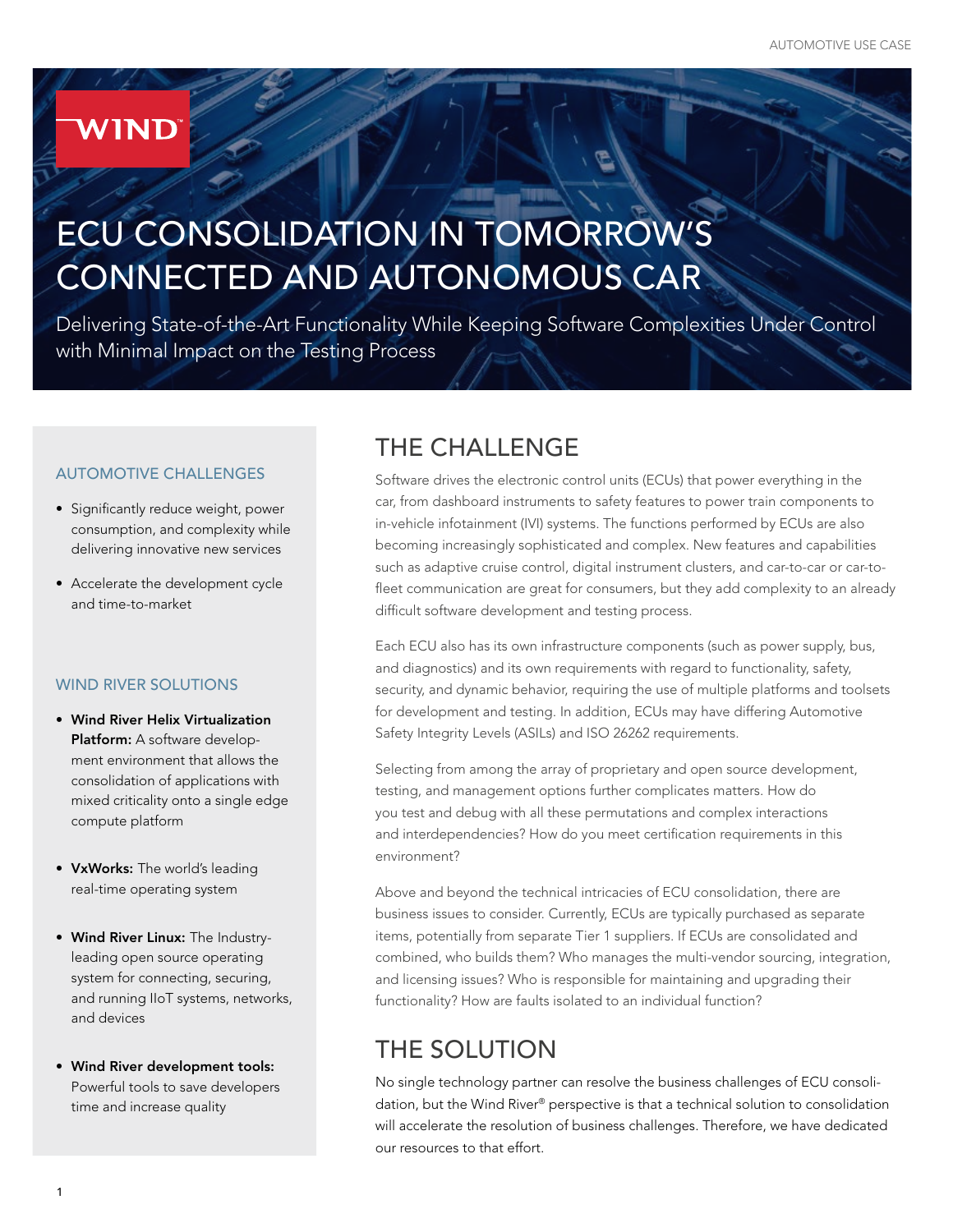We can certainly learn from other markets that have already solved similar technical and business challenges. A great example is the aerospace industry, where integrated avionics systems have been launched successfully. The technical solution of consolidation—and the clear definition of roles such as platform provider, application provider, and software integrator—has helped to overcome the business challenges. With its long record of both automotive and avionics experience, Wind River is in a position to combine the expertise of these markets.

Wind River and other vendors have worked on a new approach that virtualizes the ECU. A virtualization layer is used to run multiple ECU operating systems simultaneously on a single processor, as shown below:



*Figure 1. ECU consolidation via virtualization* 

This virtualization model makes it possible to choose the appropriate solution for each application, run non-critical and critical systems side by side, and provide clear fault isolation. A level of determinism is also necessary to run mixed-criticality systems side by side and bring advanced driver assist system (ADAS) features into the vehicle. Aerospace and defense manufacturers have validated that, with proper levels of determinism and time and space partitioning, they can update hardware and software and update hardware independently of the middleware and application layers, because they can all operate on different time cycles or life cycles. That means that manufacturers can drive more speed in the development cycle and deployment while reducing both the cost and complexity inside the actual hardware.

#### Wind River Helix Virtualization Platform

Wind River Helix<sup>™</sup> Virtualization Platform is a commercial off-theshelf (COTS) product for delivering an automotive solution that

enables application consolidation with different levels of safety criticality on a single edge compute platform. This virtualization platform supports mixed-criticality OSes, providing the ability to run safety-critical and general-purpose applications side by side. Whether the main concern is a real-time operating system (RTOS), Linux, safety, security, latency, determinism, criticality, or a combination of these, Helix Platform offers the flexibility of choice, allowing consolidation of all types of functions into a single platform—today and into the future.

Helix Platform is developed from the Wind River market-leading RTOS product line VxWorks®, which has a rich pedigree of singleand multi-core development and has been proven in more than 2 billion devices worldwide. VxWorks has been trusted by more than 9,000 companies and has been chosen as the RTOS to go to Mars with NASA for nearly 25 years, most recently in the 2018 InSight robotic lander. In its nearly 40-year history, VxWorks has amassed an extensive portfolio of safety certification experience with more than 550 safety certification programs in more than 90 civilian and military aircraft, and more than 350 customers using the VxWorks safety platform. VxWorks has also been certified to meet ISO 26262 automotive functional safety requirements. Its modular, open architecture employs robust partitioning, eliminating the need to retest and recertify the entire platform when a change is made to one of the partitions, and reducing total costof-ownership (TCO). New partitions can also easily be added to the device without retesting the entire system.

The Helix Platform hypervisor is OS-agnostic, which means it is capable of running any operating system, unmodified, inside a virtual machine (VM). Support for unmodified guest OSes eases portability for legacy applications mixed with modern, standardsbased applications and operating systems. Guest OS support includes the leading embedded RTOS, VxWorks; the leading commercial embedded Linux operating system, Wind River Linux (and other Linux operating systems); Ubuntu; ROS; and other operating systems. Helix Platform also supports advanced separation technology, allowing legacy code reuse and the ability to utilize open source for flexibility.

#### Wind River Linux

Wind River Linux is the embedded operating system of choice for IIoT software developers who want a combination of open source flexibility, commercial grade reliability, and support to help minimize the total cost of ownership. Wind River Linux delivers

WIND